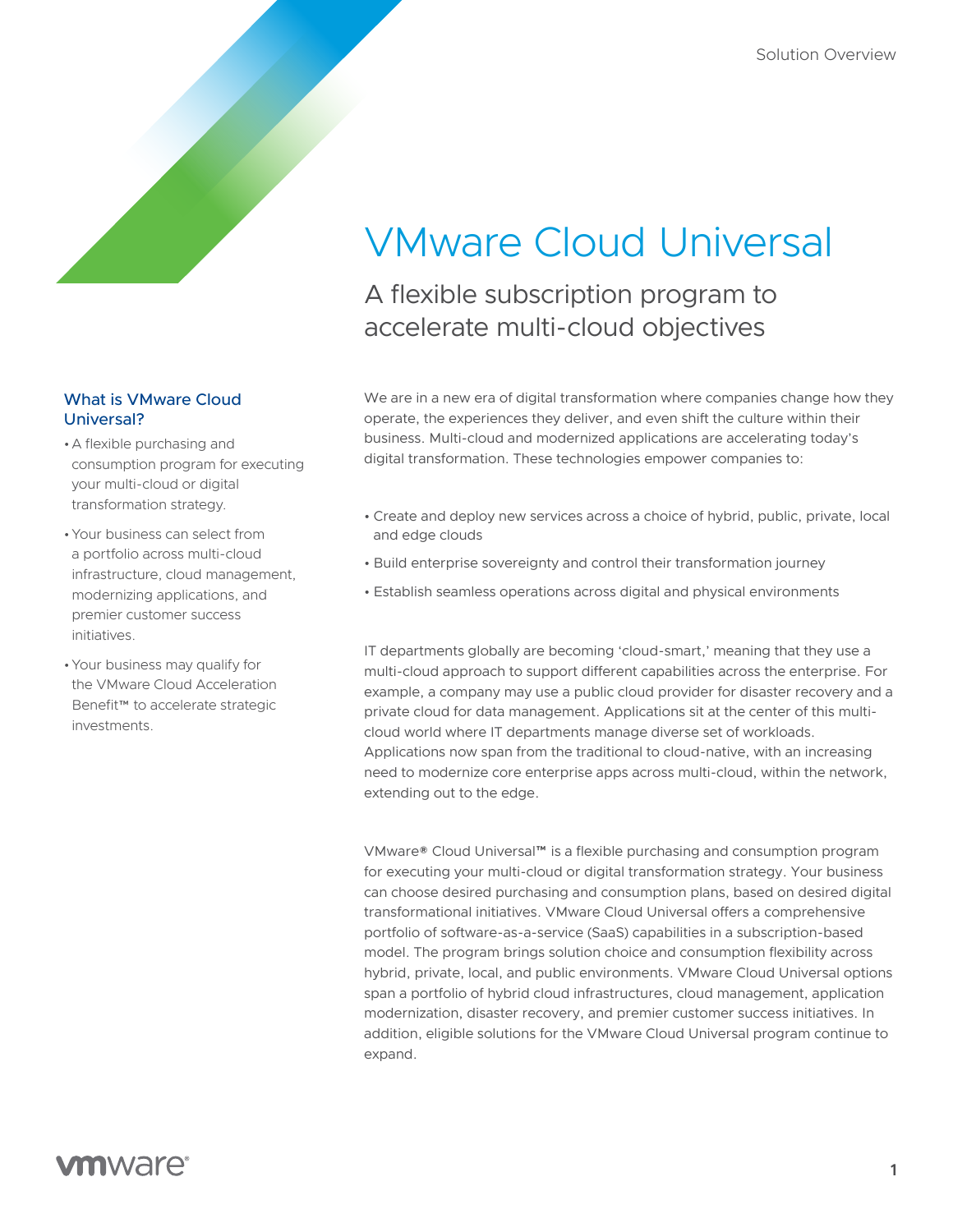

### Why VMware Cloud Universal?

- •Choice: Achieve your digital transformation objectives through a portfolio of subscription-based SaaS solutions spanning public, private, local, edge cloud infrastructure and service options.
- •Flexibility: Enjoy purchase and consumption flexibility by applying for VMware Cloud Universal SPP credits across the portfolio.
- •Agility: Save time by unifying compute, network, storage, management and security operations across on-premises, hybrid and multi-cloud environments.
- •Efficiency: Save money by shifting your IT investments from CapEx to OpEx and subscription-based consumption models.

# VMware Cloud Universal overview

With VMware Cloud Universal, customers invest in VMware Subscription Purchasing Program™ (SPP) credits that can be redeemed for consumption of VMware Cloud Universal program solutions or services during the applicable subscription period.

VMware Cloud Universal includes the following features:

- A unified set of enterprise-class VMware compute, storage, networking, management, disaster recovery, success planning, and modernized application capabilities
- The freedom of choice and flexibility to operate workloads across hybrid, private, local, public, and edge cloud environments
- Centralized access across your active VMware Cloud Universal entitlements through the VMware Cloud Console™
- The inclusion of VMware Success 360™, a premier customer success process designed to ensure that your business reaches desired performance benchmarks across the IT transformation lifecycle

# VMware Cloud Universal benefits

VMware Cloud Universal offers comprehensive business solutions across cloud infrastructure and multi-cloud services to help achieve desired digital or multicloud objectives.

VMware Cloud Universal benefits include:



Unifies your compute, network, storage, operating environments across multiple clouds, traditional and cloud-native applications



Empowers your business with freedom of solution choice plus the purchasing and consumption flexibility to achieve your digital transformation objectives



Offers flexibility to apply VMware SPP credits to any solution or service during the subscription term - whether hybrid, private, local, public, edge, or multi-cloud



Capitalizes on VMware's customer success expertise for consumption and business outcome planning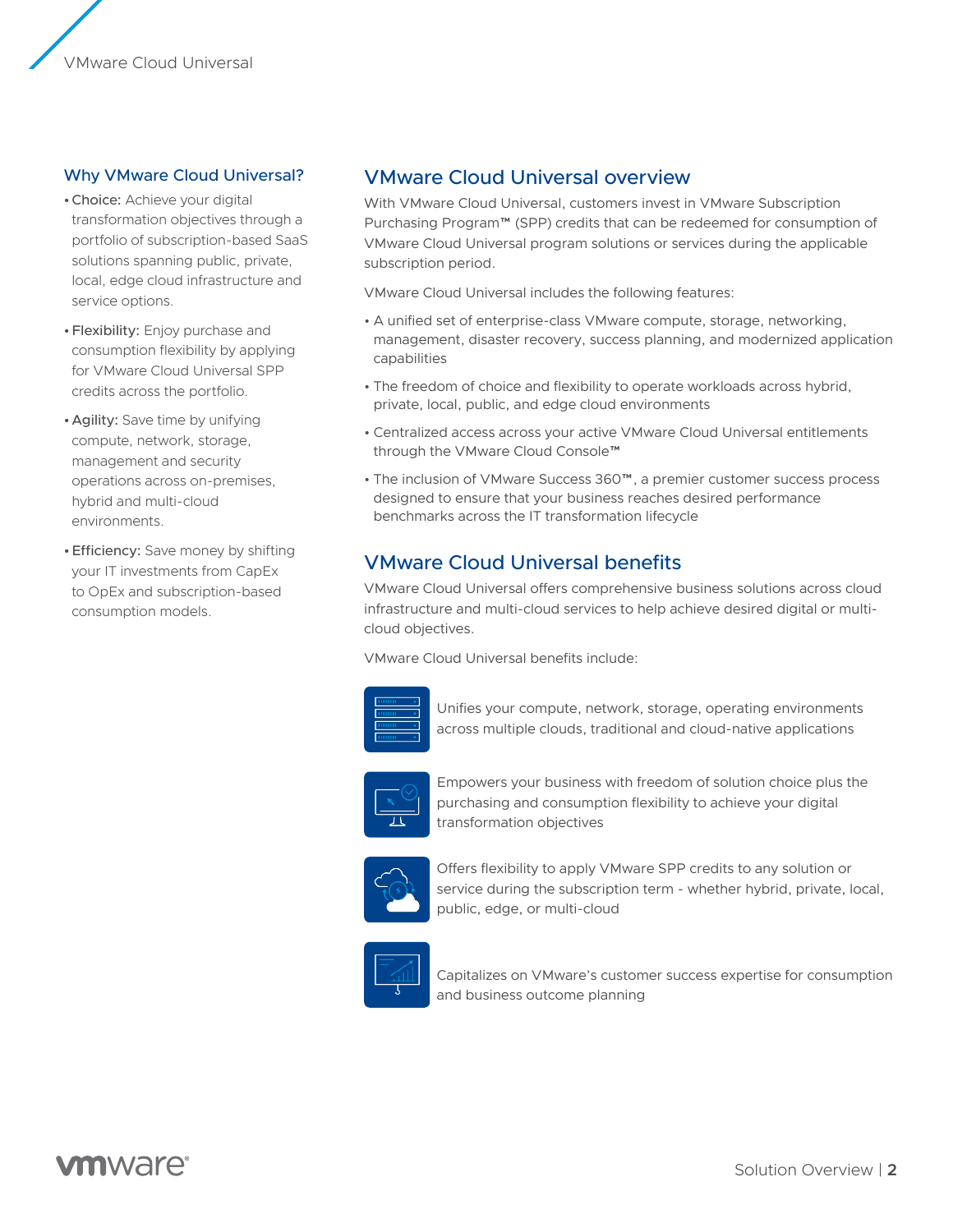# VMware Cloud Universal Options (March 2022)

#### Cloud Infrastructure

- •Private Cloud with VMware Cloud Foundation- Subscription
- •Local Cloud with VMware Cloud on Dell EMC
- •Public Cloud with VMware Cloud on AWS and Google Cloud VMware Engine

#### Multi-Cloud Services

- •Flexible cloud management with VMware vRealize Cloud Universal Enterprise Plus
- •Application modernization with VMware Tanzu Standard ™
- •Disaster recovery with VMware Cloud Disaster Recovery™ and VMware Site Recovery Manager™
- •VMware Site Recovery Manager

#### Multi-Cloud Lifecycle Planning

•Customer success programs with VMware Success 360™

# VMware Cloud Universal use cases

As VMware Cloud Universal is designed for purchase and consumption flexibility, businesses often leverage VMware Cloud Universal across several use case scenarios. The table shown offers an illustrative overview of common VMware Cloud Universal use cases and targeted offerings (as of March 2022) from the VMware Cloud Universal program.

#### Common VMware Cloud Universal Use Cases and Targeted Solutions Use Case Subsiness Objectives Targeted Solutions Datacenter modernization **Improve performance** Maximize capacity and power across HCI or private cloud while retaining complete control of workloads across on-premises datacenters, edge, and co-locations • [VMware Cloud Foundation™](https://www.vmware.com/products/cloud-foundation.html) **[Subscription](https://www.vmware.com/products/cloud-foundation.html)** • [VMware Cloud™ on Dell EMC](https://www.vmware.com/products/vmc-on-dell-emc.html) • [VMware vRealize](https://www.vmware.com/products/vrealize-cloud-universal.html)® Cloud [Universal™ Enterprise Plus](https://www.vmware.com/products/vrealize-cloud-universal.html) • [VMware Tanzu™ Standard](https://www.vmware.com/cloud-solutions/app-modernization.html) • [VMware Success 360™](https://www.vmware.com/customer-success.html) Cloud migration **Expand and grow** Build on-demand capacity, disaster recovery, and complete operational consistency across on-premises and public cloud workloads • [VMware Cloud™ on AWS](https://www.vmware.com/cloud-solutions/google-cloud.html) • [Google Cloud VMware Engine™](https://www.vmware.com/cloud-solutions/google-cloud.html) • [VMware vRealize Cloud Universal](https://www.vmware.com/products/vrealize-cloud-universal.html)  [Enterprise Plus](https://www.vmware.com/products/vrealize-cloud-universal.html) • [VMware Tanzu Standard](https://www.vmware.com/cloud-solutions/app-modernization.html) • [VMware Cloud Disaster](https://www.vmware.com/products/cloud-disaster-recovery.html)  [Recovery™](https://www.vmware.com/products/cloud-disaster-recovery.html) • [VMware Site Recovery](https://www.vmware.com/products/site-recovery-manager.html)  Manager<sup>™</sup>

# **vm**ware<sup>®</sup>

• [VMware Success 360](https://www.vmware.com/customer-success.html)